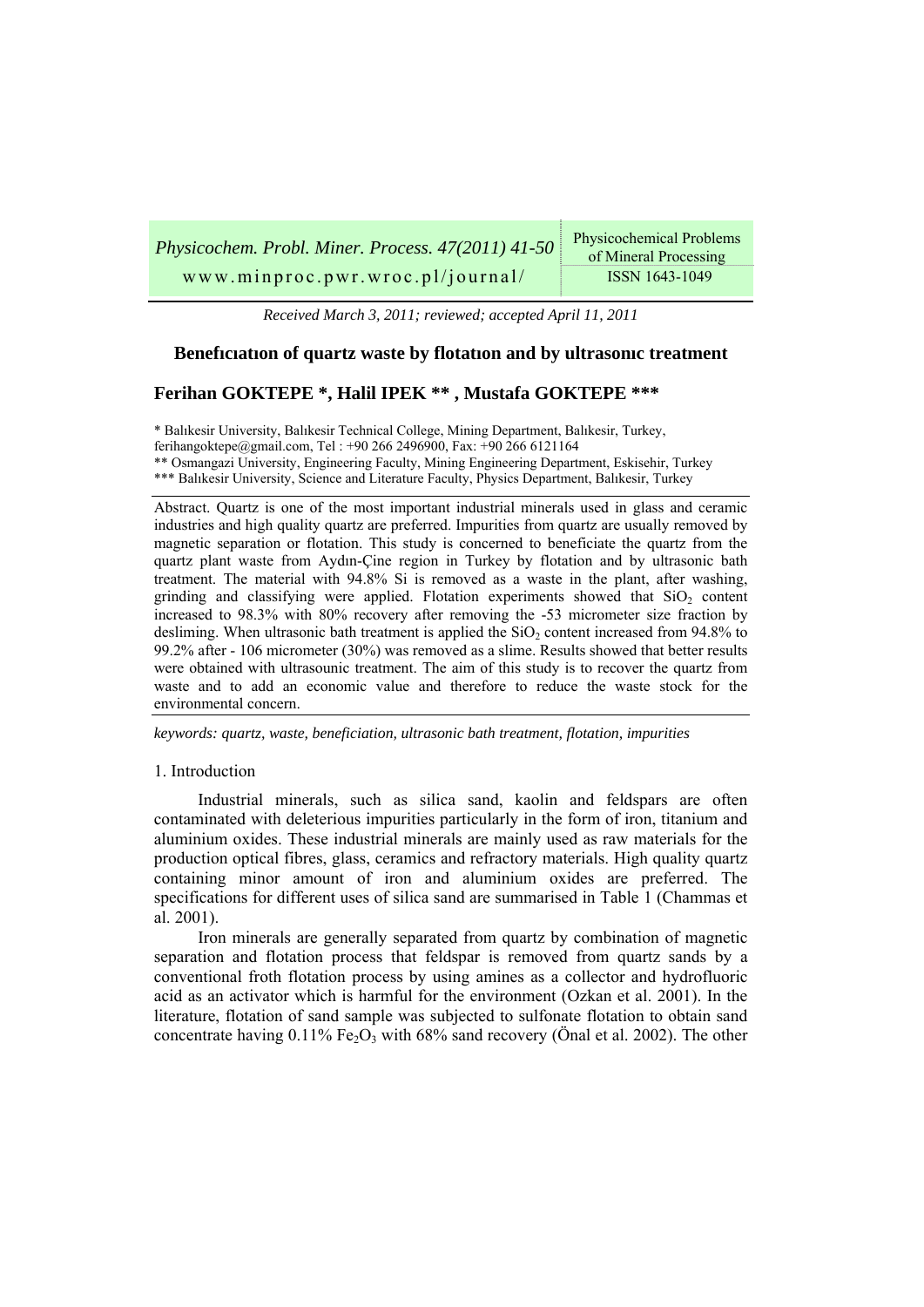study was also showed that using sulfonate type of reagents at pH 3 resulted a 99.5 %  $SiO<sub>2</sub>$  with 86% recovery and Fe<sub>2</sub>O<sub>3</sub> content was decreased to 0.056 % by flotation after removing below 0.106 mm as a slime (Bayat et al. 2001). Vieira et al. (2007) has showed that particle size, even in a very narrow range, is very important for flotation results of quartz.

| Uses                  | Particle       | <b>Chemical Composition</b>                                                                               |
|-----------------------|----------------|-----------------------------------------------------------------------------------------------------------|
|                       | size $(\mu m)$ |                                                                                                           |
| Glass-grade           | 100-600        | $SiO_2$ 98.5-99%, Al <sub>2</sub> O <sub>3</sub> 0.2-1.6%, Fe <sub>2</sub> O <sub>3</sub> (<0.18% glass   |
|                       |                | container) and $Fe2O3 < 0.04\%$ (flat glass)                                                              |
| Fist Glass grade      |                | $SiO_2$ 99.8 %, < Al <sub>2</sub> O <sub>3</sub> 0.1 %, Fe <sub>2</sub> O <sub>3</sub> < 0.02 %           |
| <b>Optical Glass</b>  |                | $Fe2O3<10$ ppm                                                                                            |
| <b>Optical Fibers</b> |                | $Fe2O3<1$ ppm                                                                                             |
| Ceramic Grade         | < 75           | $SiO_2$ 97.5 %, Al <sub>2</sub> O <sub>3</sub> < 0.55 %, Fe <sub>2</sub> O <sub>3</sub> < 0.2 %           |
| Premium<br>Higher     | $\leq 45$      | $Fe2O3< 100$ ppm                                                                                          |
| ceramics              |                |                                                                                                           |
| Refractories          |                | $SiO_2 > 97$ %, $Al_2O_3 < 0.1\%$ , $Fe_2O_3 < 0.2$ %, alkalies                                           |
|                       |                | $< 0.3\%$                                                                                                 |
| Foundry Grade         |                | $SiO_2$ 98.6.-99.6 %, Al <sub>2</sub> O <sub>3</sub> 0.08-0.5 %, Fe <sub>2</sub> O <sub>3</sub> < 0.0.3 % |

Table 1. Specifications of silica sand for different uses (Chammas et al. 2001)

On the other hand, the use of high power ultrasonic in industrial processes has increased last decade and the use of ultrasonic cleaning baths ranging from the small laboratory to large industrial cleaning tanks of several kilowatts is well known. Ultrasonic vibrations activate or accelerate many processes in liquid systems. The frequency range of 20-100 kHz is the most commonly used. Ultrasonic energy is form of mechanical vibration energy, propagates as waves through all material media including solids, liquids and gasses at characteristic velocity. Ultrasonic power can be applied externally as in a cleaning bath or by the insertation of an ultrasonic horn (solid probe) into slurry itself. Ultrasonic waves require only a liquid phase to transmit its energy to another system without the necessity of a special attribute that is the main benefit of ultrasound. Sound travels through a fluid as a three-dimensional pressure wave consisting of alternating cycles of compression and rarefaction. The rarefaction cycle is in the form of a negative pressure and the following compression cycle is a sudden burst of large and localised energy. The alternating behaviour of these cycles are known as the cavitation process, imposes significant effect on any solid phase within the liquid (Farmer et al. 2000; Önal et al. 2003; Altun et al. 2009). Numerous researchers evaluated ultrasound in chemical processes for cleaning of metal surfaces, acceleration of sedimentation and dewatering processes, waste water treatment and metal precipitation. One substantial benefit of ultrasonics in mineral processing can be the removal of surface coatings of clay and iron oxides from mineral surfaces. This is mainly achieved through the large, but very localised, forces produced by cavitation. Cavitation occurred by ultrasonic energy is a phenomenon of microbubble formation due to the degassing and change of phase to vapours. The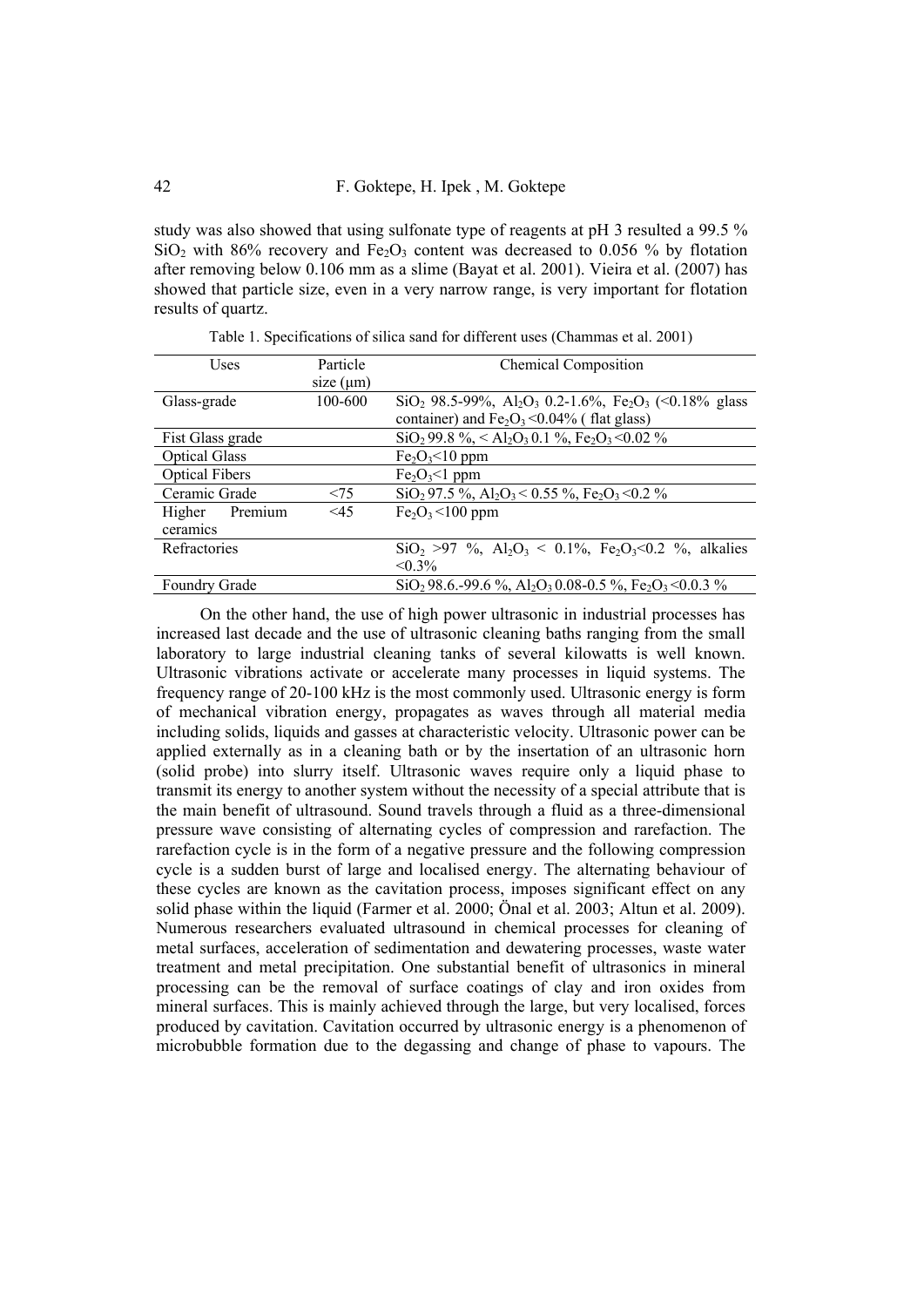microbubbles are formed on the surface of the solids and assist in the separation of the solid and liquid due to the formation of gas liquid surfaces much lower surface energy compared to solid liquid surface (Farmer et al. 2000; Önal et al. 2003). The effect of energy released by cavitation is to help clean the surfaces of minerals suspended in slurry. Ultrasound can be used as a single process or as a pretreatment process or a combination with one of mineral processing techniques, such as to improve efficiency and/or selectivity of the flotation process (Cilek et al. 2009 ). Ozkan (2002) has found that applying ultrasound as a pre-treatment process or simultaneous treatment during magnesite flotation had positive effect. Also Ozkan and Kuyumcu (2006) and Altun et al. (2009) showed that ultrasonic coal and oil shales flotation yields more combustible recovery and lower ash values in concentrates than conventional flotation. Qi and Aldrich (2002) demonstrated that ultrasonic treatment is expediting precipitation, enhancing reagent adsorption and promoting the mechanical removal of the zinc hydroxide from the surface of the gypsum particles. The application of sonication to the reduction of iron oxide in a silica sand from 0.025% to less than 0.012% Fe<sub>2</sub>O<sub>3</sub> is presented and the ultimate reduction in iron oxide contamination is reported to be dependent on the sonication power (Farmer et al. 2000). Önal et al. (2003) have showed that when ultrasonic treatment was applied during the sedimentation, it positively affected the sedimentation of clay and increased the settling rates by lowering the settling time. Ipek et al. (2001) and Sonmez et al. (2004) demonstrated that marketable product with high grade boron was obtained by ultrasonic sound waves as a process or as a pre-treatment before the magnetic separation. It has also been noted that ultrasonic treatment can be easily used at non-laboratory conditions with ultrasonic inducers and horns working at low power consumption. Although the investment expenses might be high for ultrasonic beneficiation but energy and operating costs are reported to be very low (Sonmez et al. 2004).

In this study, quartz tailing was experimented by using two different methods to compare them for removal of impurities. Reasonably high  $SiO<sub>2</sub>$  content was obtained from this sample with both methods and obtained material is suitable for a wide range of applications such as glass making.

#### 2. Material and methods

#### 2.1. Material

The material is a waste material of plant from Aydın–Çine region in Turkey. After crushing, grinding, classifying and washing were applied, about 1000 ton/year material is removed as a waste. The sampe was analysed with X-ray Floresans Spectrometry by Cam-Ser A.Ş. The chemical analyses of material are shown in Table 2 that sample contains 94.8 % SiO<sub>2</sub> and main impurities are  $A_1O_3$  with about 3% and other alkalies. All impurities % increased as size fraction decreased. Table 2 also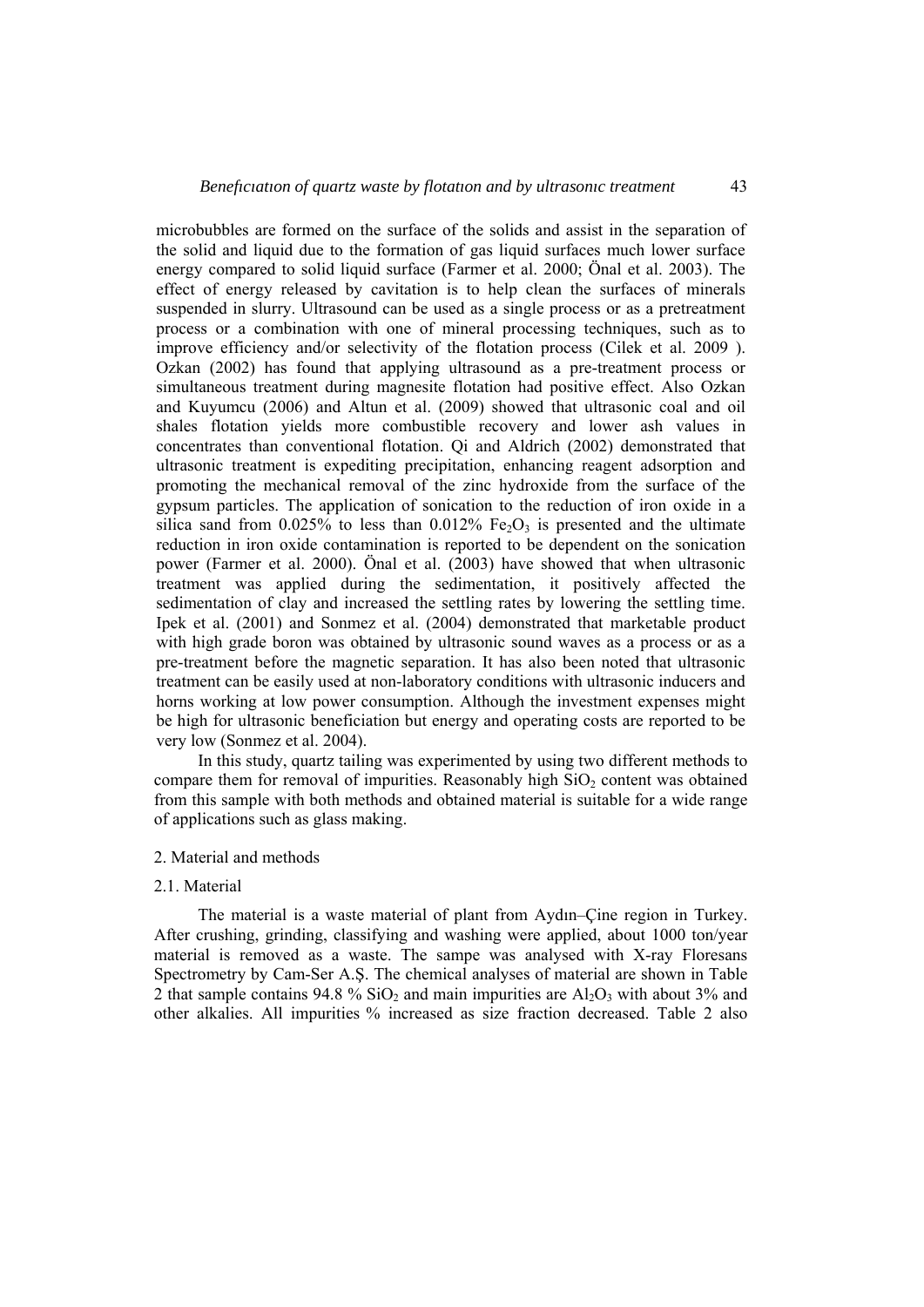shows the sieve analyses of the sample that 80% of the sample is below 425 micrometer and 8% is below 38 micrometer.

| Size         | Weight                     | SiO <sub>2</sub> | $Al_2O_3$ | Fe <sub>2</sub> O <sub>3</sub> | TiO <sub>2</sub> | CaO           | MgO    | Na <sub>2</sub> O | $K_2O$ | LOI    |
|--------------|----------------------------|------------------|-----------|--------------------------------|------------------|---------------|--------|-------------------|--------|--------|
| (micrometer) | $\left(\frac{0}{0}\right)$ | $(\%)$           | $(\%)$    | $(\%)$                         | $(\%)$           | $\frac{6}{2}$ | $(\%)$ | $(\%)$            | (%)    | $(\%)$ |
| $+850$       | 6.00                       | 98.81            | 0.55      | 0.045                          | 0.008            | 0.05          | 0.04   | 0.07              | 0.12   | 0.31   |
| $-850+600$   | 4.26                       | 98.60            | 0.57      | 0.102                          | 0.011            | 0.07          | 0.11   | 0.07              | 0.17   | 0.30   |
| $-600+425$   | 7.68                       | 98.66            | 0.60      | 0.078                          | 0.011            | 0.06          | 0.17   | 0.07              | 0.17   | 0.18   |
| $-425+300$   | 11.15                      | 98.63            | 0.65      | 0.054                          | 0.010            | 0.05          | 0.09   | 0.09              | 0.24   | 0.19   |
| $-300+212$   | 14.47                      | 98.16            | 0.93      | 0.054                          | 0.016            | 0.05          | 0.04   | 0.15              | 0.36   | 0.24   |
| $-212+150$   | 13.99                      | 97.07            | 1.61      | 0.067                          | 0.018            | 0.06          | 0.05   | 0.39              | 0.48   | 0.26   |
| $-150+106$   | 13.47                      | 94.79            | 2.97      | 0.381                          | 0.025            | 0.08          | 0.06   | 0.97              | 0.62   | 0.10   |
| $-106+75$    | 9.57                       | 91.73            | 4.86      | 0.141                          | 0.032            | 0.12          | 0.10   | 1.77              | 0.85   | 0.40   |
| $-75+53$     | 6.52                       | 88.75            | 6.45      | 0.226                          | 0.047            | 0.21          | 0.23   | 2.18              | 1 1 2  | 0.77   |
| $-53+38$     | 4.89                       | 87.58            | 6.98      | 0.284                          | 0.071            | 0.26          | 0.38   | 2.26              | 1.27   | 0.92   |
| $-38$        | 8.00                       | 83.83            | 9.72      | 0.091                          | 0.162            | 0.12          | 0.42   | 1.45              | 1.81   | 2.04   |
| Head         | 100.00                     | 94.81            | 2.94      | 0.137                          | 0.035            | 0.09          | 0.06   | 0.77              | 0.62   | 0.54   |

Table 2. Sieve and XRF analyses of sample

### 2.2. Flotation

Before the flotation tests, the sample was stirred, washed and then sieved on a 53 micrometer sieve and about 15% of slime was removed by this process. The analysis of the washed sample is shown in Table 3. This shows that  $SiO<sub>2</sub>$ content increased from 94.8% to the 97%, so that all impurities decreased. Therefore, flotation tests were applied to the washed sample. The particle size was below 425 micrometer in flotation experiments. Experiments were carried out in bench scale of 1 dm<sup>3</sup> Denver type flotation cell. At the begining of flotation, pulp is stirred at 900 rpm and 3 minutes of conditioning time was given for the reagents. Na Oleat was used as a collector for impurities and clay minerals at 2000 g/t dossages and 50 g/t pine oil was added as a frother. Flotation was performed for 10 minutes at 1200 rpm stirring rate. Flotation was performed at natural pH and no adjustment has been done.

Table 3. The analysis of washed sample

| $\text{SiO}_2$ , % Al <sub>2</sub> O <sub>3</sub> , % Fe <sub>2</sub> O <sub>3</sub> , % TiO <sub>2</sub> , % CaO, % MgO, % Na <sub>2</sub> O, % K <sub>2</sub> O, % LOI, % |  |  |  |  |
|-----------------------------------------------------------------------------------------------------------------------------------------------------------------------------|--|--|--|--|
| 97.07 1.64 0.058 0.019 0.07 0.03 0.50 0.41 0.20                                                                                                                             |  |  |  |  |

#### 2.3. Ultrasound

Ultrasound was used as an alternative method to remove the surface coating of slime and clay type minerals from the quartz surface and beneficiate the quartz.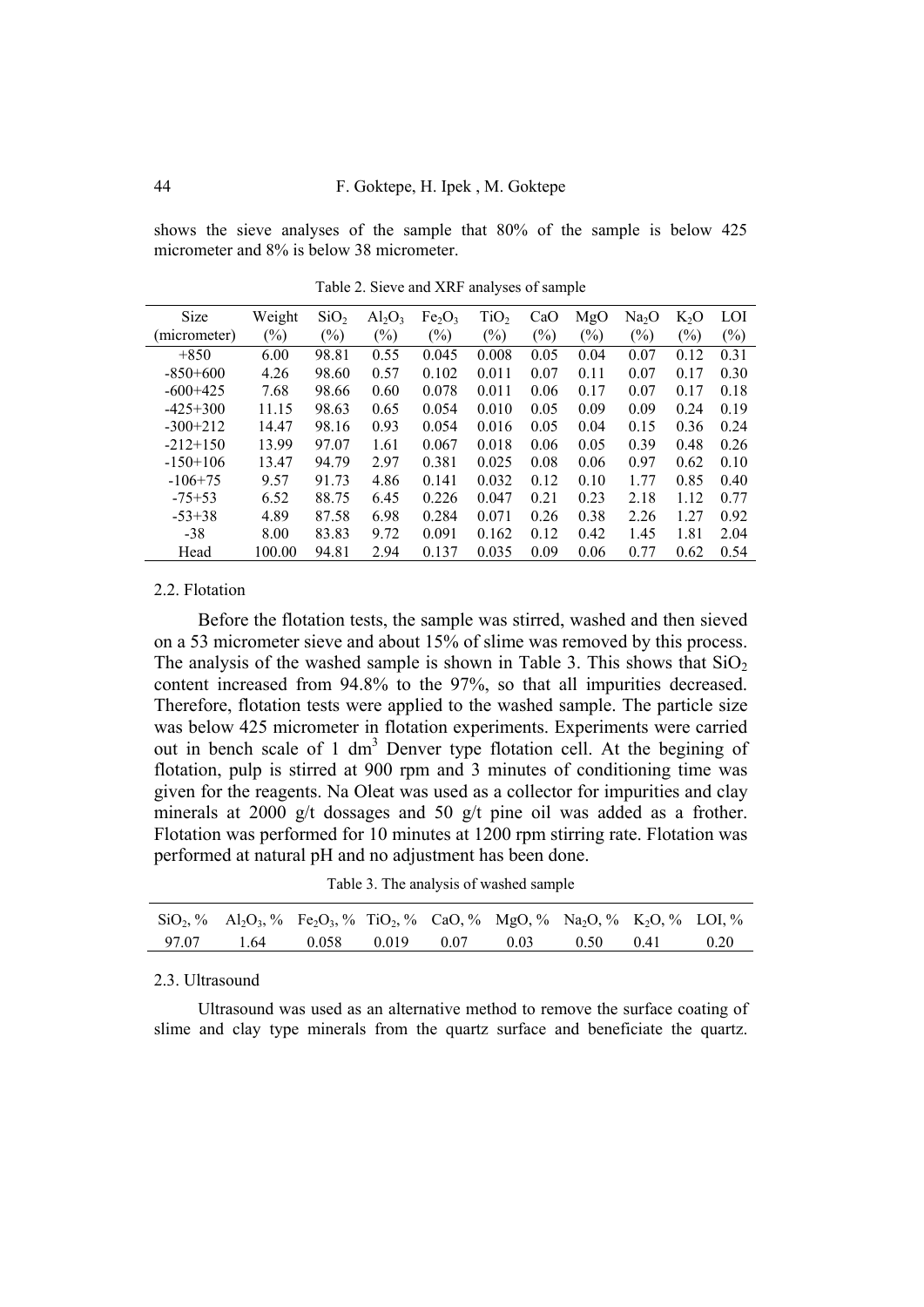Ultrasonic bath experiments were performed in a stainless steel tank with 12 transducers in 400x300x450 mm dimensions and power supply with 500 W. Basically, in the ultrasonic bath an electrical current produced with high frequency a voltage by applying to crystals with piezoelectric properties that is obtained by high frequency vibrations. In the experiments, the tank was filled up to the determined level and it was run for 10 minutes to reduce the amount of solvent air and sample was added. Experiments were performed with 25% pulp density and 15, 30, 45, 60 minutes ultrasonic treatment time were chosen to see the effect of residence time to obtain optimum time. Then, pulp was screened through a series of sieves and sieve fractions dried, weighed and analysed.

Economical implication of the both processes in terms of practicality were not considered and the way of application of ultrasonic at industrial scale are not discussed in this paper, only laboratory test results are presented here.

## 3. Results and discussion

#### 3.1. Flotation

Flotation tests were performed to float impurities from quartz. Flotation results are shown at Table 4 where first results are belong to 30% pulp density and second results are belong to 18% pulp density. Table 4 shows that 22% of sample was collected as a froth product with 4.84 % Al<sub>2</sub>O<sub>3</sub> and 0.16 %Fe<sub>2</sub>O<sub>3</sub> and 1.71 % Na<sub>2</sub>O at 30 % pulp density. Therefore the non-float product was obtained with 80% recovery with 98.4%  $SiO_2$  content and substantial amount of  $Al_2O_3$  and  $Fe_2O_3$  and Na<sub>2</sub>O removal was achived. But if 15% slime removal was also taken into account, overall recovery is 65%, which is low.

Özkan et al. (2001) obtained  $99.4\%$  SiO<sub>2</sub> with 83% recovery with NaOleat but it was a two stage flotation experiments where dodesil amin asetat (DAA) was also used as a second collector. When pulp density was reduced to 18%, lower grade and lower recovery was obtained and therefore this not improved the results.

|              |       | SiO <sub>2</sub> |                                                                       |       |                  |       |                   |                  |                                |
|--------------|-------|------------------|-----------------------------------------------------------------------|-------|------------------|-------|-------------------|------------------|--------------------------------|
| Products     | Wt. % |                  | $SiO_2$ Al <sub>2</sub> O <sub>3</sub> Fe <sub>2</sub> O <sub>3</sub> |       | TiO <sub>2</sub> | CaO   | Na <sub>2</sub> O | K <sub>2</sub> O | Distribution,<br>$\frac{0}{0}$ |
| 1. Float     | 21.8  | 92.34            | 4.84                                                                  | 0.162 | 0.048            | 0.14  | 1 7 1             | 0.76             | 20.77                          |
| 1. Non-float | 78.2  | 98.39            | 0.74                                                                  | 0.029 | 0 0 1 1          | 0.050 | 0.16              | 0.31             | 79.23                          |
| Feed         | 100   | 97.07            | 1.64                                                                  | 0.058 | 0.019            | 0.07  | 0.50              | 0.41             | 100.0                          |
| 2. Float     | 25.4  | 95.47            | 2.63                                                                  | 0.126 | 0.026            | 0.09  | 0.77              | 0.53             | 24.95                          |
| 2 Non-float  | 74.6  | 97.61            | 1 30                                                                  | 0.035 | 0.016            | 0.063 | 0.41              | 0.37             | 75.05                          |
| Feed         | 100   | 97.07            | 1.64                                                                  | 0.058 | 0.019            | 0.07  | 0.50              | 0.41             | 100.0                          |

Table 4. Flotation results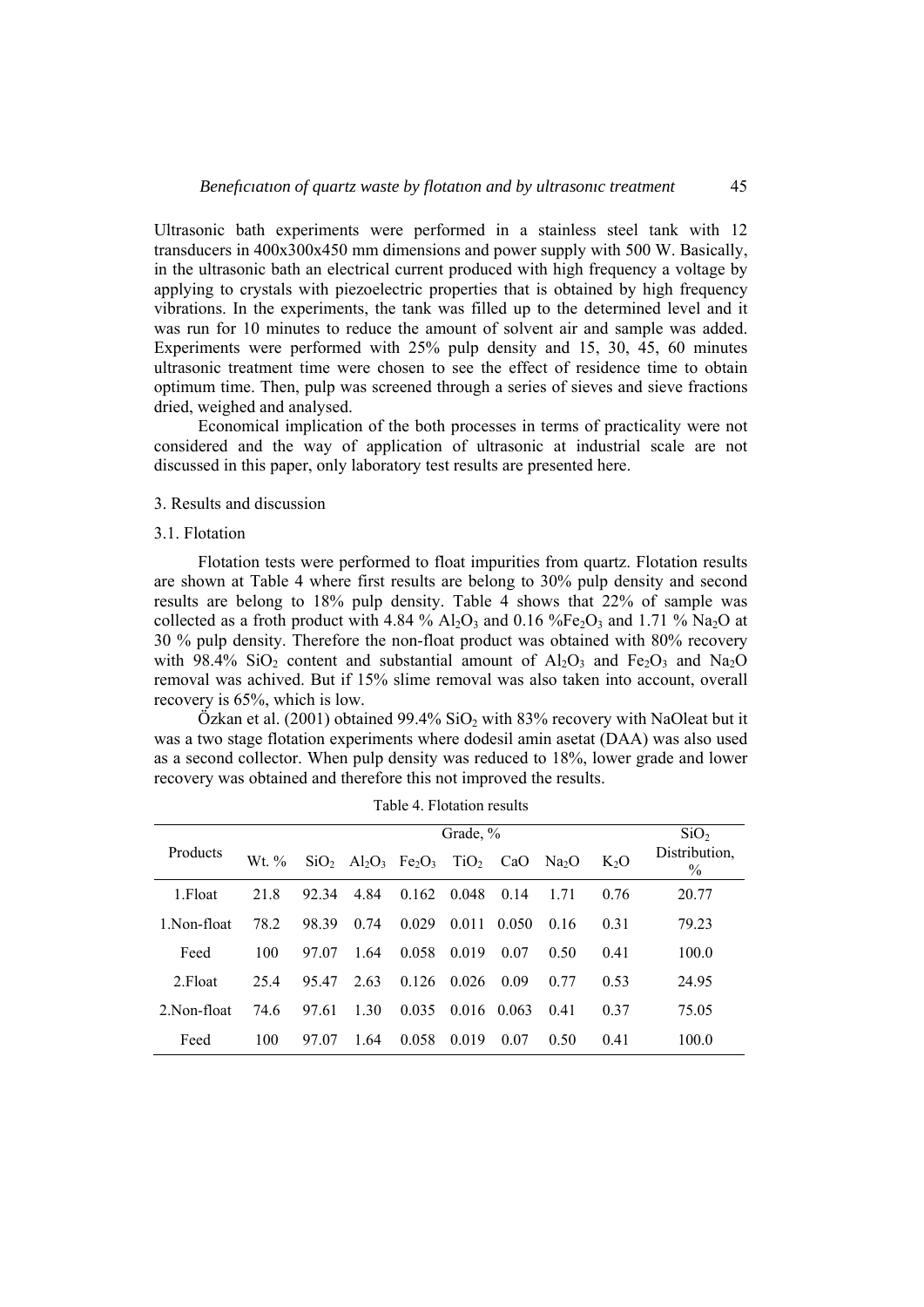## 3.2. Ultrasound

Table 5 shows the  $SiO<sub>2</sub>$  grade of fractions and their distribution for the 0, 15, 30, 45 and 60 minutes of ultrasonic treatment. With or without any treatment  $SiO<sub>2</sub>$  content decreased as size fractions decreased. Without ultrasound application maximum  $SiO<sub>2</sub>$ content was 98.8% with maximum size fractions, +850 micrometer. When 15 minutes ultrasonic treatment was applied  $99.4\%$  SiO<sub>2</sub> was obtained with the fraction of -600+425 micrometer. When 60 minutes ultrasonic treatment was applied, 99.52%  $SiO<sub>2</sub>$  was obtained with the same fraction. When all treatment time was considered  $SiO<sub>2</sub>$  content decreased at -75 micrometer while +75 micrometer  $SiO<sub>2</sub>$  content increased. The mechanism of ultrasounic cavitation show that fine clay particles and iron oxides were removed from the quartz particle surface by the pull a part effect of ultrasonic sound waves.

Table 6 presents the  $Al_2O_3$  content and distribution for all sieve fractions for 0, 15, 30, 45 and 60 minutes of ultrasound application. As size fraction decreased,  $Al_2O_3$ content increased and, depending on the application time, about  $35-45\%$  of  $Al_2O_3$ accumulated in below 38 micrometer size fraction. These results demonstrate that ultrasonic waves provide the dispersion in the pulp and contributed to removal of fines and clays out of quartz particles.

Table 7 demonstrates the Fe<sub>2</sub>O<sub>3</sub> contents and distributions of all size fractions for 0, 15, 30, 45 and 60 minutes residence time. It shows that without ultrasound application Fe<sub>2</sub>O<sub>3</sub> distribution was 38% in the  $-150+106$  micrometer size fraction, but with application of ultrasound it decreased to 6%. It could be seen that 50-65% of  $Fe<sub>2</sub>O<sub>3</sub>$  was concentrated on the -38 micrometer fraction which was 5% without ultrasound application. These results show that applying ultrasonic treatment enhanced the removal of iron oxides, from the quartz surface, especially from -150+106 micrometer fraction.

It can be seen from Tables 5, 6 and 7 that below 106 micrometer the  $Fe<sub>2</sub>O<sub>3</sub>$  and  $Al_2O_3$  contents are higher and as expected  $SiO_2$  content is lower. Therefore if below 106 micrometer is separated, which is about 30% of the sample, than 70% of the sample with 99.2 %  $SiO<sub>2</sub>$  product could be obtained as a concentrate and below 106 micrometer fraction can be evaluated as tailings.

Figures 1, 2 and 3 are drawn to show the  $SiO_2$ ,  $Al_2O_3$ ,  $Fe_2O_3$  content versus ultrasonic treatment time with +106 micrometer fraction which is evaluated as concentrate. Figure 1 shows the  $SiO<sub>2</sub>$  content for different ultrasonic treatment time. This shows that fines and clay particles were removed from quartz surfaces by using ultrasound waves and then by seiving efficient separation of quartz from the impurities was obtained.

It is also clear that as pulp's residence time in the ultrasound tank was increased  $SiO<sub>2</sub>$  content increased as well. But increasing the residence time to 60 minutes did not improve the results and similar results were obtained as 45 minutes. Fig. 2 demonstrates that  $A_1O_3$  content for different ultrasonic treatment time.  $A_1O_3$  content is reduced by application of ultrasound, but increasing the treatment time did not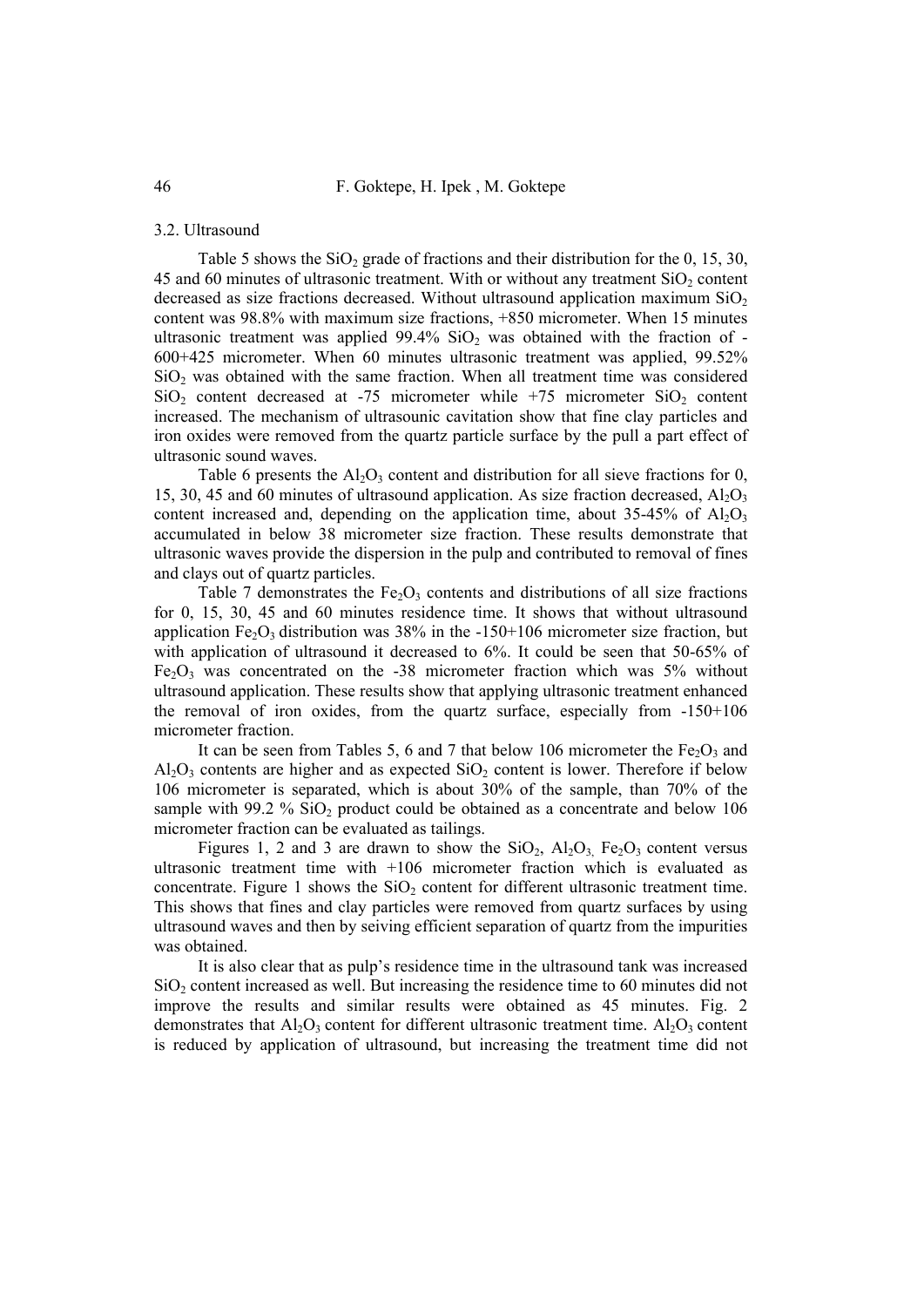improve the results and almost similar results were obtained for all residence time, only with 60 minutes residence time it increased slightly. Fig. 3 shows the  $Fe<sub>2</sub>O<sub>3</sub>$ content of sample with treatment time. It could be seen that as treatment time increased a cleaner product have been obtained, but increasing it from 45 minutes to 60 minutes did not improve the results on the contrary  $Fe<sub>2</sub>O<sub>3</sub>$  content is slightly increased.

These figures showed that ultrasound application time is certainly an important factor removal of impurities from the quartz particles and could be said that optimum time is 45 minutes for this particular waste material.

| Size       |                                                                                  | SiO <sub>2</sub> Distribution (%)<br>$SiO2$ Grade $(\% )$ |       |       |       |              |        |        |        |       |
|------------|----------------------------------------------------------------------------------|-----------------------------------------------------------|-------|-------|-------|--------------|--------|--------|--------|-------|
| Fraction   | Ultrasound treatment time<br>Ultrasound treatment time<br>(minutes)<br>(minutes) |                                                           |       |       |       |              |        |        |        |       |
| $(\mu m)$  | $\theta$                                                                         | 15                                                        | 30    | 45    | 60    | $\mathbf{0}$ | 15     | 30     | 45     | 60    |
| $+850$     | 98.81                                                                            | 99.24                                                     | 99.33 | 99.34 | 99.33 | 6.25         | 6.55   | 6.84   | 6.05   | 6.21  |
| $-850+600$ | 98.60                                                                            | 99.23                                                     | 99.23 | 99.29 | 99.30 | 4.43         | 4.28   | 3.92   | 4.15   | 3.61  |
| $-600+425$ | 98.66                                                                            | 99.39                                                     | 99.44 | 99.48 | 99.52 | 7.99         | 8.27   | 7.81   | 7.96   | 7.18  |
| $-425+300$ | 98.63                                                                            | 99.25                                                     | 99.22 | 99.37 | 99.37 | 11.60        | 10.79  | 10.65  | 11.24  | 10.45 |
| $-300+212$ | 98.16                                                                            | 98.95                                                     | 99.09 | 99.06 | 99.03 | 14.98        | 13.74  | 13.60  | 14.22  | 15.26 |
| $-212+150$ | 97.07                                                                            | 98.40                                                     | 98.53 | 98.49 | 98.63 | 14.33        | 14.13  | 15.52  | 14.65  | 15.42 |
| $-150+106$ | 94.79                                                                            | 97.54                                                     | 97.57 | 97.34 | 97.36 | 13.46        | 13.44  | 13.39  | 13.88  | 17.05 |
| $-106+75$  | 91.73                                                                            | 93.51                                                     | 94.72 | 94.64 | 94.69 | 9.26         | 9.53   | 9.26   | 8.21   | 7.97  |
| $-75+53$   | 88.75                                                                            | 86.61                                                     | 87.32 | 87.00 | 87.33 | 6.11         | 4.86   | 5.41   | 5.79   | 4.77  |
| $-53+38$   | 87.58                                                                            | 85.49                                                     | 85.36 | 86.59 | 85.81 | 4.52         | 5.91   | 3.83   | 3.76   | 3.95  |
| $-38$      | 83.83                                                                            | 81.35                                                     | 80.70 | 80.85 | 80.44 | 7.07         | 8.63   | 9.99   | 10.27  | 8.69  |
| Head       | 94.81                                                                            | 94.81                                                     | 94.81 | 94.81 | 94.81 | 100.0        | 100.00 | 100.00 | 100.00 | 100.0 |

Table 5.  $SiO<sub>2</sub>$  content of sample with ultrasonic treatment

| Size       | $Al_2O_3$ Grade $(\% )$                                                          |       |       |       |       |          |        | $Al_2O_3$ Distribution $(\% )$ |        |        |
|------------|----------------------------------------------------------------------------------|-------|-------|-------|-------|----------|--------|--------------------------------|--------|--------|
| Fraction   | Ultrasound treatment time<br>Ultrasound treatment time<br>(minutes)<br>(minutes) |       |       |       |       |          |        |                                |        |        |
| $(\mu m)$  | $\theta$                                                                         | 15    | 30    | 45    | 60    | $\theta$ | 15     | 30                             | 45     | 60     |
| 850        | 0.55                                                                             | 0.22  | 0.18  | 0.18  | 0.21  | 1.12     | 0.47   | 0.40                           | 0.35   | 0.42   |
| $-850+600$ | 0.57                                                                             | 0.22  | 0.18  | 0.21  | 0.17  | 0.83     | 0.31   | 0.23                           | 0.28   | 0.20   |
| $-600+425$ | 0.60                                                                             | 0.20  | 0.18  | 0.17  | 0.16  | 1.57     | 0.54   | 0.46                           | 0.44   | 0.37   |
| $-425+300$ | 0.65                                                                             | 0.29  | 0.24  | 0.22  | 0.23  | 2.46     | 1.02   | 0.83                           | 0.80   | 0.78   |
| $-300+212$ | 0.93                                                                             | 0.41  | 0.34  | 0.35  | 0.35  | 4.58     | 1.84   | 1.50                           | 1.62   | 1.74   |
| $-212+150$ | 1.61                                                                             | 0.71  | 0.66  | 0.67  | 0.61  | 7.66     | 3.29   | 3.35                           | 3.21   | 3.08   |
| $-150+106$ | 2.97                                                                             | 1.37  | 1.37  | 1.37  | 1.47  | 13.60    | 6.09   | 6.06                           | 6.29   | 8.30   |
| $-106+75$  | 4.86                                                                             | 2.33  | 2.32  | 2.36  | 2.33  | 15.83    | 7.66   | 7.31                           | 6.60   | 6.32   |
| $-75+53$   | 6.45                                                                             | 3.28  | 2.86  | 3.14  | 2.94  | 14.31    | 5.94   | 5.71                           | 6.75   | 5.17   |
| $-53+38$   | 6.98                                                                             | 3.36  | 3.42  | 3.25  | 3.96  | 11.61    | 7.49   | 4.95                           | 4.55   | 5.88   |
| $-38$      | 9.72                                                                             | 10.40 | 10.60 | 10.60 | 10.70 | 26.44    | 35.58  | 42.35                          | 43.43  | 37.28  |
| Total      | 2.94                                                                             | 2.94  | 2.94  | 2.94  | 2.94  | 100.00   | 100.00 | 100.00                         | 100.00 | 100.00 |

Table 6.  $\text{Al}_2\text{O}_3$  content of sample with ultrasonic treatment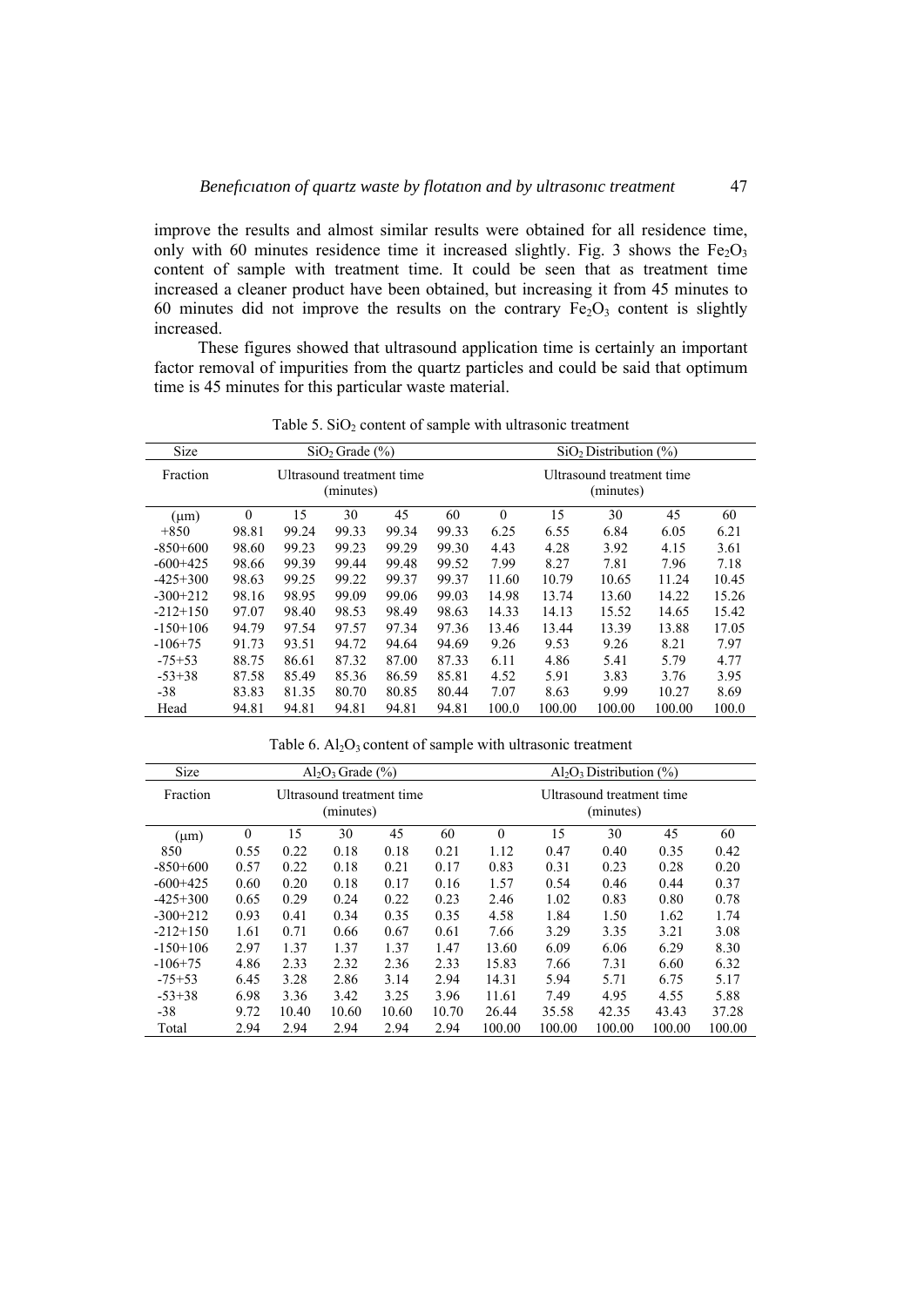48 F. Goktepe, H. Ipek , M. Goktepe

| Table 7. $Fe2O3$ content of sample with ultrasonic treatment |  |  |  |
|--------------------------------------------------------------|--|--|--|
|--------------------------------------------------------------|--|--|--|

| Size       | $Fe2O3$ Grade (%)                      |       |       |       |       |          | $Fe2O3 Distribution (%)$               |        |        |        |  |
|------------|----------------------------------------|-------|-------|-------|-------|----------|----------------------------------------|--------|--------|--------|--|
| Fraction   | Ultrasound treatment time<br>(minutes) |       |       |       |       |          | Ultrasound treatment time<br>(minutes) |        |        |        |  |
| $(\mu m)$  | $\theta$                               | 15    | 30    | 45    | 60    | $\theta$ | 15                                     | 30     | 45     | 60     |  |
| 850        | 0.045                                  | 0.030 | 0.016 | 0.022 | 0.016 | 1.971    | 1.371                                  | 0.763  | 0.928  | 0.693  |  |
| $-850+600$ | 0.102                                  | 0.039 | 0.028 | 0.032 | 0.079 | 3.172    | 1.164                                  | 0.766  | 0.927  | 1.989  |  |
| $-600+425$ | 0.078                                  | 0.020 | 0.024 | 0.018 | 0.017 | 4.373    | 1.152                                  | 1.303  | 0.997  | 0.850  |  |
| $-425+300$ | 0.054                                  | 0.036 | 0.023 | 0.018 | 0.019 | 4.395    | 2.709                                  | 1.709  | 1.408  | 1.383  |  |
| $-300+212$ | 0.054                                  | 0.034 | 0.024 | 0.019 | 0.027 | 5.704    | 3.268                                  | 2.279  | 1.888  | 2.879  |  |
| $-212+150$ | 0.067                                  | 0.044 | 0.032 | 0.025 | 0.025 | 6.842    | 4.371                                  | 3.490  | 2.573  | 2.704  |  |
| $-150+106$ | 0.381                                  | 0.060 | 0.045 | 0.045 | 0.058 | 37.460   | 5.724                                  | 4.273  | 4.441  | 7.028  |  |
| $-106+75$  | 0.141                                  | 0.091 | 0.076 | 0.072 | 0.073 | 9.849    | 6.416                                  | 5.142  | 4.325  | 4.252  |  |
| $-75+53$   | 0.226                                  | 0.125 | 0.119 | 0.121 | 0.106 | 10.756   | 4.863                                  | 5.099  | 5.582  | 4.008  |  |
| $-53+38$   | 0.284                                  | 0.161 | 0.146 | 0.135 | 0.132 | 10.137   | 7.709                                  | 4.529  | 4.050  | 4.211  |  |
| $-38$      | 0.091                                  | 0.69  | 0.71  | 0.73  | 0.72  | 5.314    | 50.667                                 | 60.894 | 64.208 | 53.816 |  |
| Total      | 0.137                                  | 0.137 | 0.137 | 0.137 | 0.137 | 100.00   | 100.00                                 | 100.00 | 100.00 | 100.00 |  |



Fig.  $1.$  SiO<sub>2</sub> content versus ultrasonic treatment time with +106 micrometer size fraction





Fig. 2.  $\text{Al}_2\text{O}_3$  content versus ultrasonic treatment time with +106 micrometer size fraction.

Fig. 3. Fe<sub>2</sub>O<sub>3</sub> content versus ultrasonic treatment time with +106 micrometer size fraction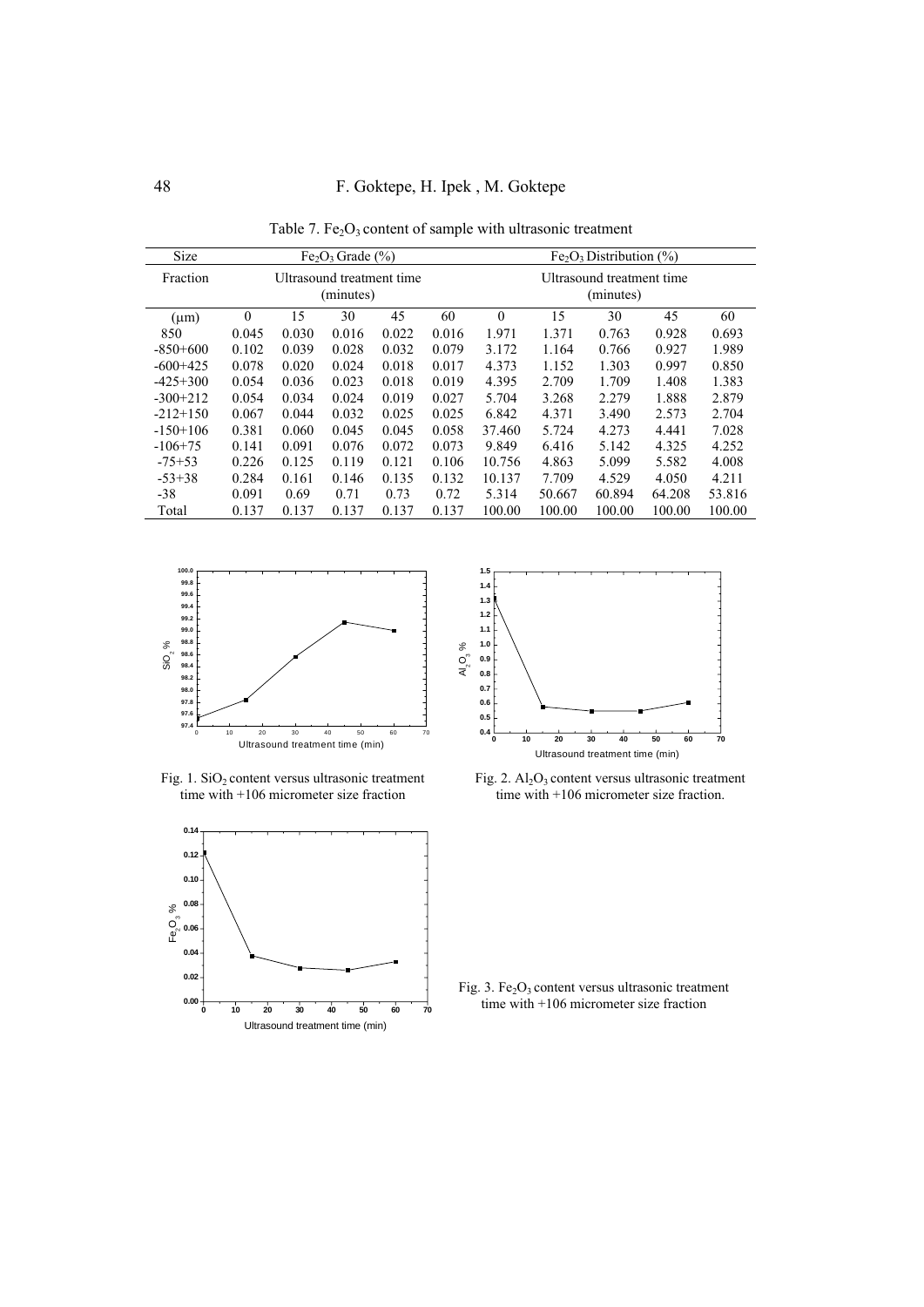As laboratory study showed that classifying very narrow size fractions did not changed the results but below 106 micrometer  $SiO<sub>2</sub>$  content dropped dramatically. Therefore if below 106 micrometer is removed as tailings, totally +106 micrometer can be referred as concentrate with  $99.2\%$  SiO<sub>2</sub>. If industrial application is considered, -106 micrometer can be removed by hydrocyclones after 45 minutes ultrasound application. Although economical evaluation has not been done it can be easily said that it would be easier and more economical with ultrasound than flotation process.

#### 4. Conclusıon

In this study quartz plant waste was used as a sample and by stirring, washing and removing slime has already increased the  $SiO<sub>2</sub>$  grade from 95% to 97%. But it is still not suitable for specifications due to high  $Al_2O_3$ , Fe<sub>2</sub>O<sub>3</sub>, TiO<sub>2</sub>, Na<sub>2</sub>O and K<sub>2</sub>O and low SiO<sub>2</sub> content.

To increase the  $SiO<sub>2</sub>$  content and decrease the impurities, flotation was performed to the washed sample where 15% of the sample was removed as a slime. Na-Oleat was used as a collector in flotation at natural pH. 80% recovery with 98.3%  $SiO<sub>2</sub>$  content was obtained but when 15% slime was added, recovery can be calculated 65%. Although, recovery and grade is relatively low, obtained result is suitable for some certain specification.

When ultrasound was applied to remove the impurities from quartz;  $Fe<sub>2</sub>O<sub>3</sub>$ content decreased from  $0.123\%$  to less than  $0.026\%$ ,  $Al_2O_3$  reduced from 1.32% to  $0.546\%$  and  $SiO<sub>2</sub>$  content was increased from 97.54% to 99.20%. If -106 micrometer is separated, 70% of sample with 99.2%  $SiO<sub>2</sub>$  can be obtained. The ultimate reduction of a contamination is dependent on ultrasound time and cleaner concentrates were obtained as the residence time was increased. Optimum results were obtained with 45 minutes ultrasonic treatment. The effect of ultrasonic waves on the dispersion of clay particles increased with increasing particle size fraction and ultrasonic waves penetrated better between coarser particles that leading to cleaner concentrates. Therefore, to use the process effectively and make the process beneficial, optimisation of ultrasonic treatment time and particle size are certainly critical factors.

When two methods were compared better grade and better recovery was obtained with ultrasounic treatment than flotation.

As a result, high grade quartz with reasonable recovery has been obtained and impurities-clay particles were removed from the surfaces of particles by using ultrasound waves. Obtained material is glass and foundry grade and suitable for manufacturing of these product.

### Acknowledgments

The authors gratefully acknowledges the Cam-Ser A.Ş. for kindly doing the analyses.